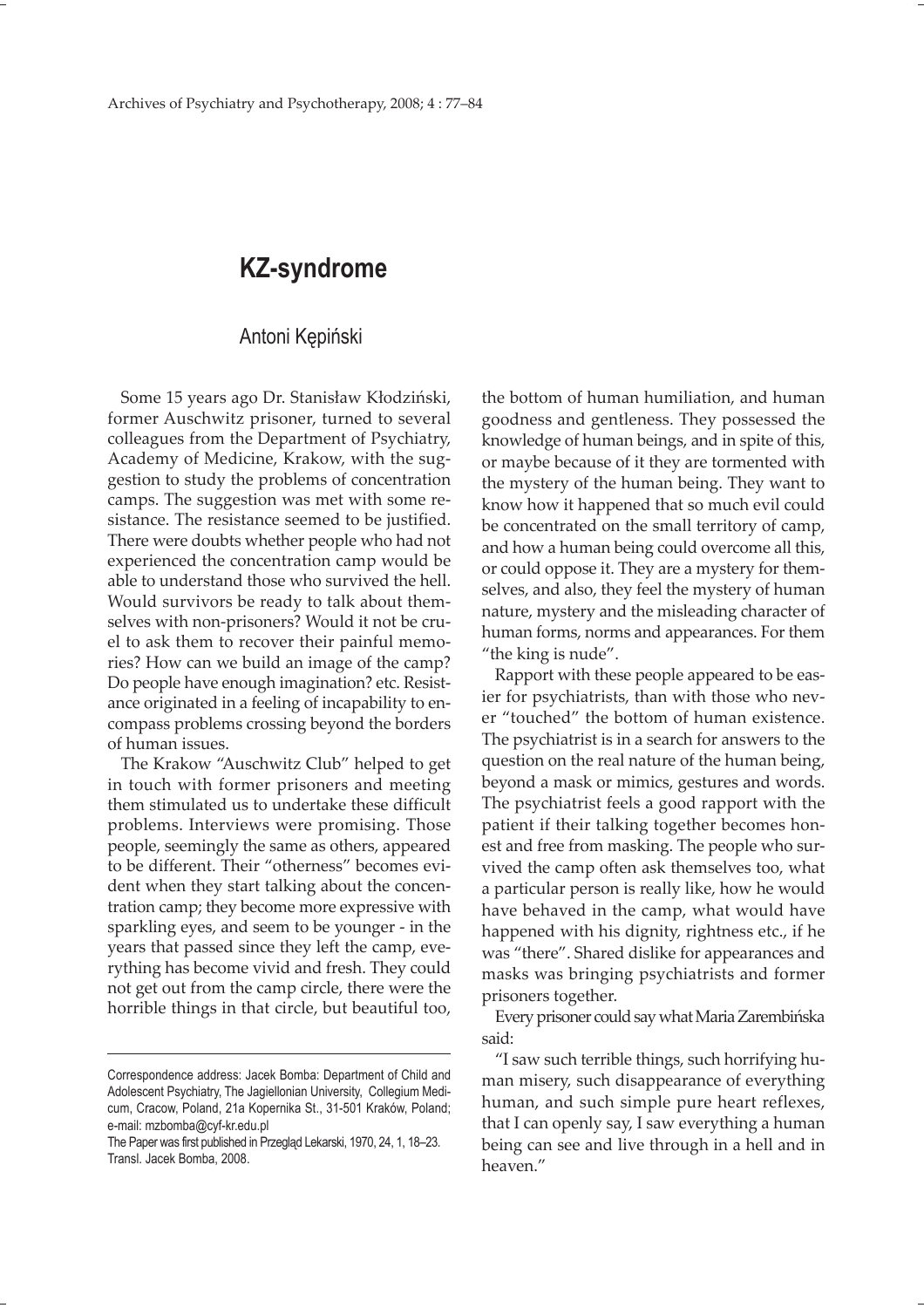The first records of interviews with former prisoners aroused a few doubts: how it would be possible to construct from individual life histories a generalized picture of people who "saw it all", being a summary of experiences almost impossible to communicate. Individual histories of life before incarceration, individual camp experiences, and life history after concentration camp should be reconstructed. It also was unsure whether this method would be objective enough to meet the criteria of scientific research. It was based on ability to empathise with those interviewed. Many experiences were blurred or distorted in their memory. In efforts to generalise features of former prisoners, they were losing their individuality. It was difficult to identify the most significant details in the accumulation of information. Statistical analysis did not always honour the individual factor. Such doubts and questions appeared many times when life histories of the first group of 100 former prisoners were analysed. Later the group studied was extended to include several dozen of "Auschwitz children", people who were born in concentration camps, or were incarcerated in their childhood. Their problems were found different in comparison with "adult" prisoners, nevertheless some features were common.

An encounter with a person who survived the camp arouses many questions in every psychiatrist. Often it touches the basic essence of the psychiatrist's professional orientation. The essential question every psychiatrist tries to answer hypothetically is - what is the nature of a human being? It seems there is a difference in the answers formulated by psychiatrists who never met a concentration camp survivor, and those who did. It is a matter of familiarizing with human beings in borderline situations, which creates new, often unpredictable perspectives. This widening of psychiatric perspective caused a lot of problems when meeting with the scientific approach. Stereotypes of psychiatric thinking often had to be abandoned.

Contact with former prisoners had not been finished by the end of the first study. Survivors had been coming for medical consultations. They had been interviewed in a structured way. A large group of survivors, victims of pseudoscientific experiments while in the camp, was carefully studied in the Department of Infectious

Diseases, Academy of Medicine, Krakow under supervision of Professor Władysław Fajkiel and Dr. Maria Nowak-Gołąbowa. Psychiatric and electroencephalographic examinations form an important part of these multidimensional studies. At the Department of Psychiatry, Academy of Medicine, Krakow, up until now, some 1500 former prisoners had been examined.

Further studies, in general, confirmed what was seen in analysis of life history of the first 100 survivors studied. Results of the studies carried on in other centres were also congruent with these first observations. This is a proof of reliability of psychiatry research methods, which psychiatrists themselves are often fooled by.

Ten years of studies and observations provided some evidence and encouraged an attempt to describe characteristics of people who survived concentration camps. The first researchers who assessed the former prisoners' state of health immediately after the war, had noticed such characteristics which allowed them to identify these common features as "progressive asthenia" (*asthénie progressive*), "post concentration camp asthenia" or "concentration camp syndrome" (*KZ- syndrome*). It is interesting especially as pathological features observed in survivors as a consequence of imprisonment were different both in physical health status as in mental health status. For example, some former prisoners developed premature coronary arteriosclerosis as a consequence of imprisonment, while others, brain arteriosclerosis, or pulmonary tuberculosis. The consequence of concentration camp imprisonment could be chronic digestive tract diseases, arthritis, precocious involution, persistent neurasthenic, anxiety-depressive syndromes, alcoholism, epilepsy etc.

In some cases, tracing the causal relation of disorder from the imprisonment in concentration camp is easy, in some, it requires meticulous analysis. Often post concentration camp consequences only appear more then a decade after leaving the camp. Nevertheless, the fundamental question is what is specific, among those various pathological consequences, what allows describing them with the common name: "post concentration camp syndrome" or "post concentration camp disease".

Of course one can provide a simple answer: the common aetiology - imprisonment in con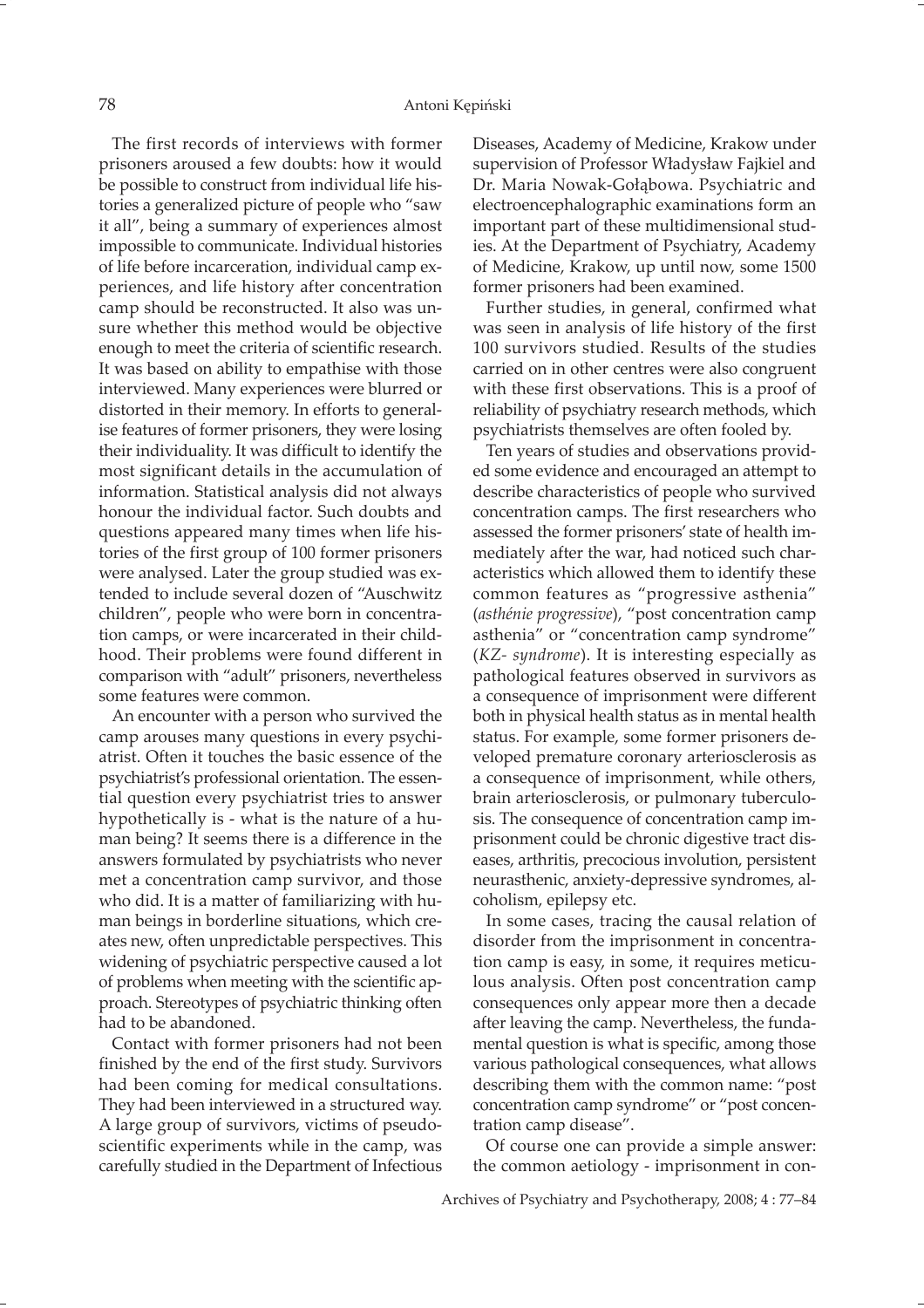centration camp. However, it does not seem to be essential. Everybody who met concentration camp survivors is struck with their similarity, difficult yet to catch and describe. They differ among themselves, and suffer from various diseases resulting from their stay in concentration camp, but still have something in common. This was, one can presume, the main reason the first researchers introduced the terms "KZsyndrome" or "progressive asthenia". This was also evident in the Kraków Study, and became even more evident later. That is why all physicians studying physical and mental health consequences of concentration camp imprisonment introduced the term "concentration camp syndrome" into the health disorders classification and terminology. This describes a separate diagnostic entity of defined aetiology, characteristic, however, of a differentiated clinical picture, and specific therapeutic procedures.

In spite of the specificity of concentration camp survivors which has been felt and noticed immediately after the war, ten years later, and even now, a quarter of century later, it is still not easy to describe. Definition of "concentration camp syndrome", "post concentration camp disease", or recognised under yet another, more accurate name, it cannot be limited to enlisting of symptoms which result from concentration camp imprisonment. Such inventory would be endlessly long. What should be done is to attempt to define this undefined specificity, which is the factor bringing various symptoms and various people's characteristics to the common denominator. This specificity gave impulse to creating the name KZ-syndrome. And, is felt still, after the quarter of a century, and maybe even more evidently than immediately after leaving the camps.

What is felt very rarely appears to be easy to define. That is why, in spite of many studies the essence of "concentration camp syndrome" is still difficult to describe. There is something common for all concentration camp survivors specific for the syndrome, still undiscovered. It seems that neither hard criteria of *KZ-syndrome*, nor characteristics of survivors can be established without going to the beginning, that means to the actual stay in the concentration camp. But, these are problems overwhelming human imagination, and maybe even the human ability to empathise. Nevertheless, this first and

fundamental step is necessary if "concentration camp syndrome" is to be described.

Abundance of concentration camp literature allows for an imaginative picture of the camp life. But still, this is an unclear picture, far from reality. The researcher is, to some extent, in the position of Mrs. Gudrun, described by Gawalewicz, who, after listening to histories of many concentration camp survivors she cared about, asked them if they had night lamps by their beds in camps. It seems that the abyss between camp survivors and those who had not experienced it is not crossable. Nobody is able to feel what they had gone through. Their experience is beyond human understanding (Jaspers's *verstehende*).

Psychiatrists should not, however, postpone efforts to cross these borderlines; even if they are not always successful in empathising with a mentally ill person's experience, psychiatrists had to achieve at least some understanding of the patient's inner life phenomena. Applying this approach to concentration camp experience one should take into account three aspects, as it seems crucial for the further fates of prisoners. These are: extraordinary span of camp experiences, psychophysical unity and concentration camp autism.

Entering into the hell of the camp was a shock beyond the normal stresses of human life. All authors writing on concentration camp experience emphasise appearance of the first reaction for imprisonment, which often ended with death. The prisoner had to adapt to the camp life during the first several weeks or months; otherwise he/she was lost. Two problems were important for adaptation. The prisoner had to anaesthetise himself/herself for everything that was going on around him/her, to withdraw and become indifferent, however without achieving a state of "muslim"- total apathy. This defensive anaesthesia has been connected here with the term "concentration camp autism". At the same time prisoner had to find, in the hell of the camp, his/her "angel", person or a group of people who still approached him/her in a human way, allowing for saving remnants of the former world.

It seems that finding another human being was the shock equal to that of entering to the camp. This was a positive shock, the heaven in the hell of the camp. A human being can never live in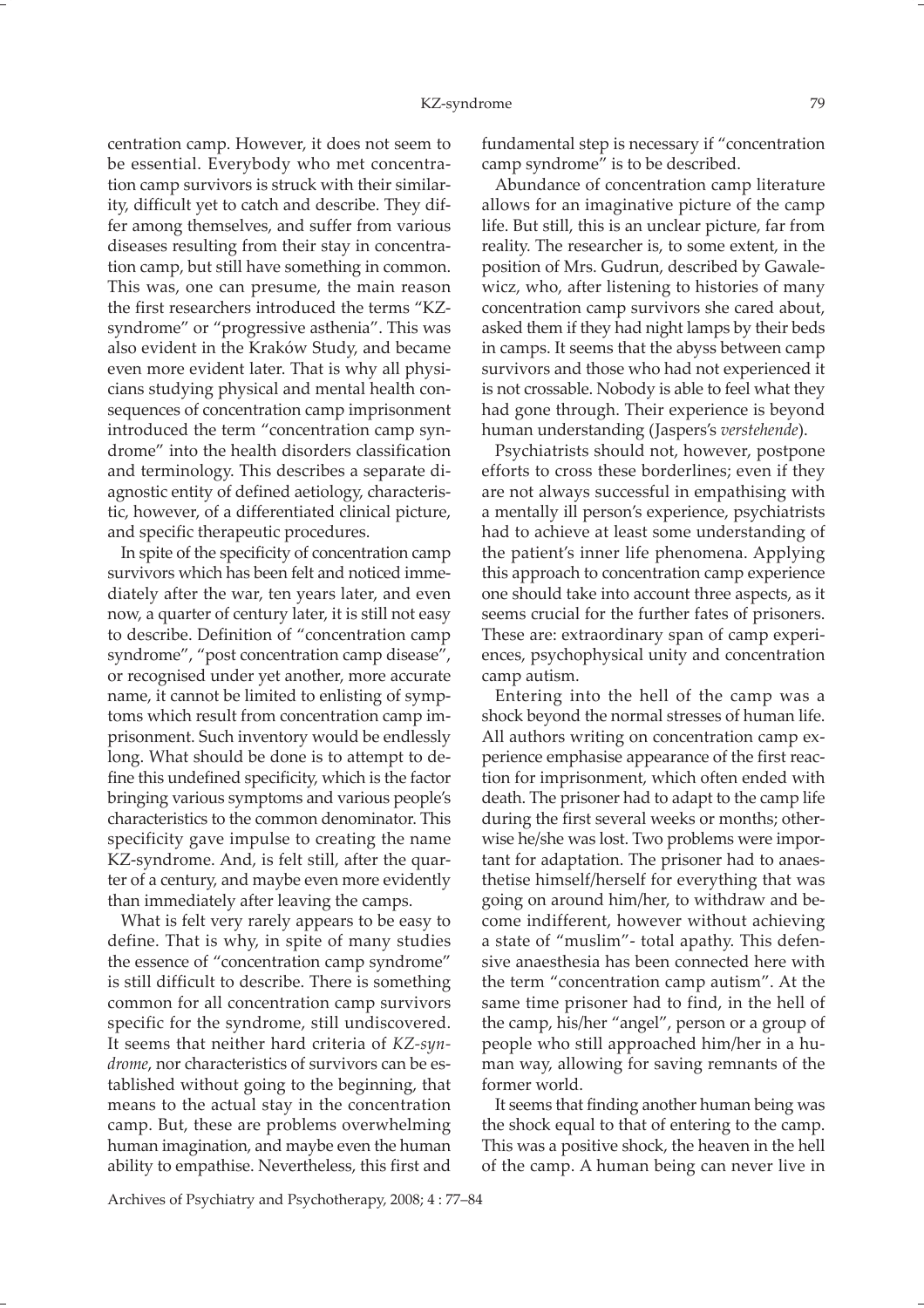one colour. The blackness is always accompanied by the whiteness. However, here the discrepancy between opposite colours of life was shocking; these were not contrasts of normal life, but true hell and true heaven. Masks were falling down; a person stayed naked. This was a very specific psychiatric experiment. What normally was hidden in a human being became revealed, his/her criminality and his/her holiness.

A psychiatrist, performing his profession, touches the "underpin" of human nature; in concentration camp his "underpin" was on the top. That is why concentration camp survivors are usually more sensitive to the authenticity of human relations; they feel the best among themselves, as they have common language, and find other people unreliable a little bit. Personality changes described in survivors resemble, to some extent, those observed after psychoses, especially the schizophrenic type. Both cannot get back to firm ground after their experience. The scale of their experience was to huge to allow them to fit in the average colours of normal life.

The world till now, together with its values, ideas, important and trivial problems was dissipating in ruins in the *anus mundi* of concentration camp. The world was becoming unreal; was coming back in nightmares; it seemed that such a world is possible on another planet only. When the known world falls apart, a human being feels lost, flooded with anxiety, is unable to project himself/herself into the future; the feeling of hopelessness arises. In such a situation another human being's smile, warm word, or simple help were becoming a piece of heaven, opening perspectives for the future, bringing back beliefs in one's own and other people's humanity. Since that moment, no other encounter with a human being, before or after the camp, had been equal to this specific illumination of meeting another human being in the hell of concentration camp.

In normal life conditions human relations are becoming more or less conventional; one rather passes by the other people then lives with them; the mask of social forms guards entering a sphere of intimacy with others. That is why people feel lonely having good relations with others. It looks like a paradox, but in the concentration camp, a feeling of loneliness was less than in normal life conditions. Survivors feel better

among themselves, among companions in suffering; in this community their feeling of loneliness and not being understood disappears. It was in the concentration camp that they experienced meeting the other human being. This meeting often saved their life, turned them back from being only a number to human existence.

The role of interpersonal contacts in the concentration camp differed significantly from those in normal life. A simple human gesture, unnoticed in normal life, as a usual form of cultural behaviour, was an illumination in the concentration camp, showing a piece of heaven, often saving a life, bringing back belief in life.

Thesis on the psychophysical unity of the human being, fundamental in medical thinking, is verified at two points of life: at its beginning and its end, but also in terminal situations. In small children and in senile people the subjective is closely connected with the objective, mental breakdown leads to physical breakdown, or even death. The same happens in terminal situations. In terminal situation, one is also close to death, and when the subjective integral of all functions of one's organism, one's mental life, gets broken, everything gets broken. A prisoner who did not want to live any longer was usually not alive the very next day, or was entering a state of "musilm". But a cordial word from other prisoner often was life saving. Maybe the role and essence of psychotherapy appeared nowhere so evidently as it did in the concentration camp. If prisoners were recovering from serious disorders in camp hospital (at the time it was dominated by political prisoners) it was not due to medicaments which were scarce, but due to the attitude of colleagues-prisoners: physicians, nurses and other patients. This was probably the most beautiful chapter in history of psychotherapy. The true "therapeutic community", so much discussed in psychiatry today.

The concept of psychophysical unity, so obvious for every physician, is seemingly unconvincing, as incongruent with splitting between *psyche* and *soma*, physical and mental activities, natural for everybody; one are objects, the other subjects. It can be presumed, that this splitting is, at last to some extend, expression of organism steering functions. The relation between steering and being steered is always formed as a subject - object one. In the human organism only a small part of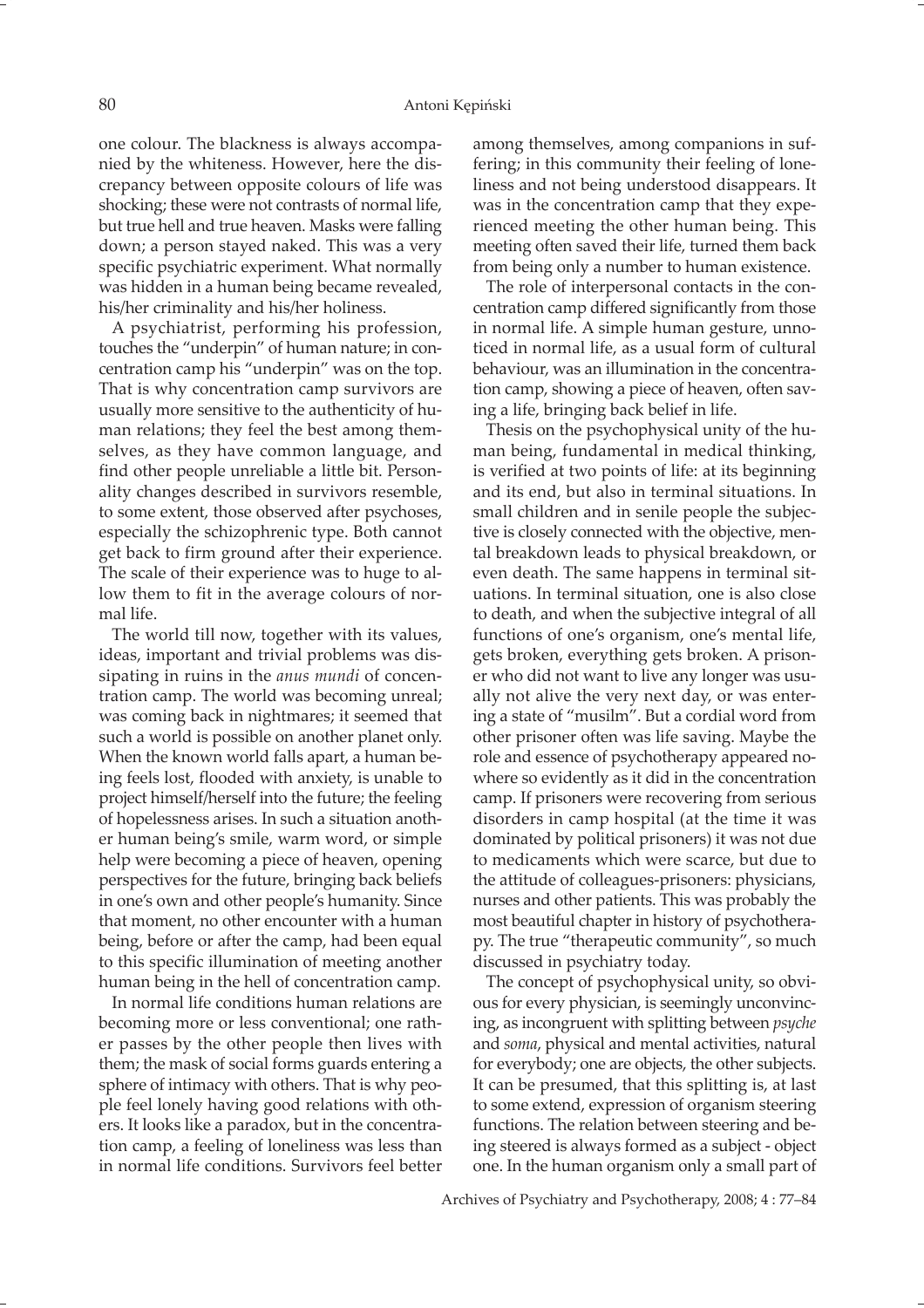extended and very complicated steering activities reaches consciousness, others are automatic from the beginning (e.g. vegetative activities) or become automatic in consequence of repetition (e.g. walking). A child, learning to walk, is aware of every movement of this function; the struggle between the subject aiming to learn a new function (walking) and all this which opposes this new task. With learning a new function the struggle diminishes; moves to the new tasks (e.g. function of writing). The function that learned becomes an obedient "object", "a physical function", "body"; an act of will ("I go") is enough to the body, which obediently performs it. For a dancer, or mountain climber the struggle continues; each movement requires consciousness. This is not only a physical function, but also a mental one. Their bodies are in a sense "spiritualised", that means consciously experienced. Thus, the split between subject and object is connected with a permanent struggle for new tasks achievement, with transformation of potential functional structures into realised structures.

In concentration camp the functions which were automatic for long, have became a struggle field again. Each step, every body posture, gesture of the hand were becoming important, often gaining a decisive moment in one's life. Eating and relieving physiological needs occupied a primary position in the prisoner's consciousness. Using psychoanalytic terminology this can be described as a regression to infantile period of life when the child is learning to perform theses activities, and in consequence they occupy a central position in the child's experience. This could explain a maternal character of the emotional bonds between prisoners; a kind, cordial gesture gained a potency of the maternal one. Therefore the will to survive was so important for staying alive. Every movement was of importance, one had to fight with oneself all the time. When a prisoner lost his/her power to fight it could be seen in his/her eyes.

 "These eyes, heralds [of death] in the camp wrote Professor Stanisław Pigoń - were a separate problem. I had seen more of them I could cope with. We had learnt their meaning by experience. As a farmer looking at a sunset in clouds can forecast bad weather next day, we were also able to recognise the quietly approaching death from the way one of us was looking around. We could say who will be dead in three days".

The split between *soma* and *psyche* disappeared in concentration camp. Loosing inner tension connected with the need to survive usually marked the end of life. A "muslim" state was a typical example of giving up the fight.

Physicians find it difficult to assess late health consequences of concentration camp imprisonment, as the causal relations are not easy to identify. There is a problem whether praecox involution, tuberculosis, cardiac disease, neurosis, alcoholism or epilepsy really are consequences of the concentration camp sufferings. The symptoms of the disorder may appear many years later. Does absence of immediate sequence allow for identification of a causal relation? What aetiological factors participated in the development of postconcentration-camp illnesses: hunger, mechanical traumas, infectious diseases, mental traumas, etc.? Such questions challenge psychiatrists preparing expertises concerning former prisoners. It seems that the concept of psychophysical unity of the organism, dramatically revealed in the camp, makes answering these questions easier. Exceptional mobilisation of the whole organism, necessary in concentration camp conditions and expressed in consciousness as a tendency to survive against all obstacles, was probably the main aetiological factor. Normally, the human being is unable to withstand such mobilisation for a longer period of time. Sudden death due to extraordinary mobilisation of endocrine and vegetative systems were described (observations of Cannon, Selye based his concept of stress on). Other factors had their role too, of course; hunger above all; but all of them were leading to extreme mobilisation of the organism. For one, hunger was unbearable and led to a "muslim" state; for the other it was a torture domineering all thoughts, but torture the prisoner was capable to oppose. Finally all was reduced to the fight with one's own body inertia.

If causal relations are under consideration it does not seem reasonable to separate mental factors from physical ones. Both were connected so closely, that their separation is artificial. Hunger, infectious diseases (especially exantemathic and abdominal typhus), head traumas etc., could result in permanent destruction of the central nervous system. Such destruction could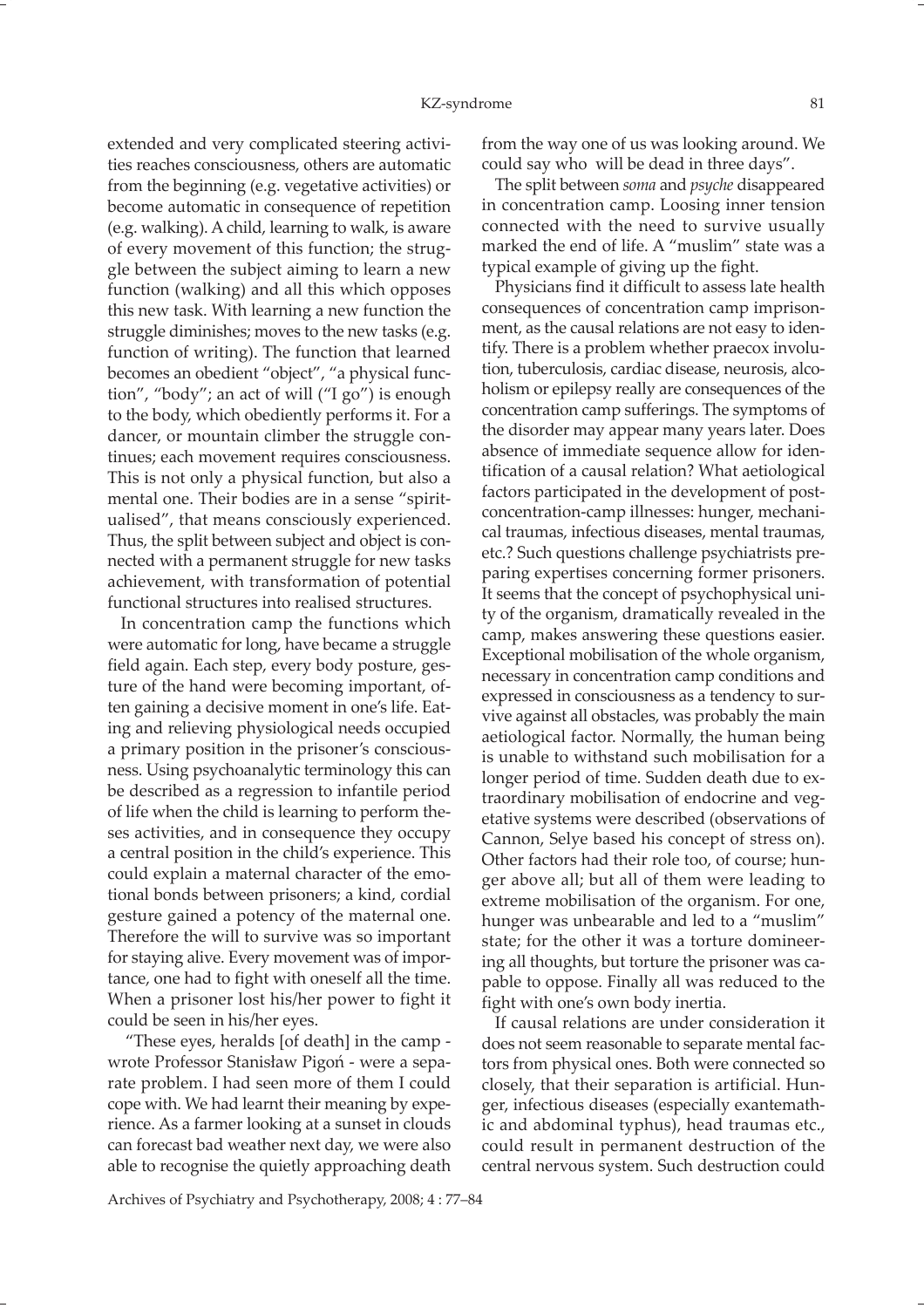have, for years, symptoms of a chronic neurotic syndrome. Symptoms of an organic brain syndrome can be seen many years later, and only then is the physician able to identify aetiology, which was so easily overlooked earlier on. On the other hand, chronic mental tension of concentration camp life could precipitate praecox arteriosclerosis or lead to immunology deficiency. After the years, some of the prisoners produced somatic symptoms, or mental symptoms, then only identified as the late consequences of the concentration camp. In such a case, psychological trauma evidently caused physical syndromes. Such deliberations are of theoretical value only; these factors cannot be separated in practice. The problems of causality can be discussed only as a whole.

From a medical point of view, the extreme mobilisation of the organism mentioned above, which was a condition of survival in the camp, must have left consequences. But how to explain the fact, that there was a group of former concentration camps prisoners who did not need any medical help for years. Only a part of them, many years later, manifested somatic or mental symptoms which could be diagnosed as late consequences of imprisonment in the camp. Symptoms of premature involution were the most visible. But still, there are survivors in very good health and well-being, more active and vivid then those who did not experience the camp. Medicine has no explanation. Could more subtle research techniques find some pathological changes caused by the life in the camp? From a theoretical point of view such changes should exist. Chronic and strong stress of the concentration camp has to leave traces in an organism. But, these traces can be latent for many years and show up suddenly after banal physical or psychological events.

These traces can be found with a precise psychiatric examination as more or less discrete post-concentration-camp personality changes, problems in adaptation to normal life conditions, changes in basic life attitudes and hierarchy of values, regarding the camp as a fundamental reference system, nightmares about the camp life, hypermnesia concerning the camp etc. These are, of course mental facts, but having in mind the concept of psychophysical unity, so dramatically manifested in the camp, they

should be regarded equal to physical manifestations.

In order to understand how it was possible to survive the concentration camp and maintain good health, one should turn back to the time in the camp and try to answer how survival was possible at all. Undoubtedly, the prisoners had to become indifferent to various experiences, unbearable in normal life. They had to withdraw in order to find in oneself the strong point of support and belief in survival. Religious believes, conviction that evil has to come to an end, that justice will be done to their prosecutors, thoughts about family and the loved one's helped to survive.

 Professor Stanisław Pigoń beautifully wrote about it in his "Recollections from the Sachsenhausen camp":

"Old fortresses used to have a two-story. Above the "lower castle" there always was the "higher castle", on solid rock. When the lower castle was conquered, the higher still could be defended for long. The old brigand gave Rafal Olbromski a good advice while in the Orawa prison: "keep strong". We too, were confronted with evil abuse, had to find in ourselves such a "higher castle", the base never to be destroyed, and cling to it with our might, never loosening the grasp. We could never allow ourselves to doubt or fall in prostration. We had to hide in the most distant corner of our soul and remain there as the stone in the soil. Let them blow me up. There was our salvation. These are not empty words. I found myself such a point of support and that is why I survived. What was this point it does not matter here, but it was, and it formed a shelter against the onrush of hatred. Such a defence system does not depend on age, nor on vital resources".

For a psychiatrist there is something of a schizophrenic autism in such a phenomenon; the surrounding world becomes unbearable, the human being withdraws, cuts off exchange with his environment, lives within his own world, which step by step or immediately reaches a value of reality. Therefore, the term "concentration camp autism" is adequate. Of course, it was not the total autism. Relations with friends and colleagues, this light in the hell of the camp, had an essential role in survival. But this was a general phenomenon and condition for "adjustment" to the camp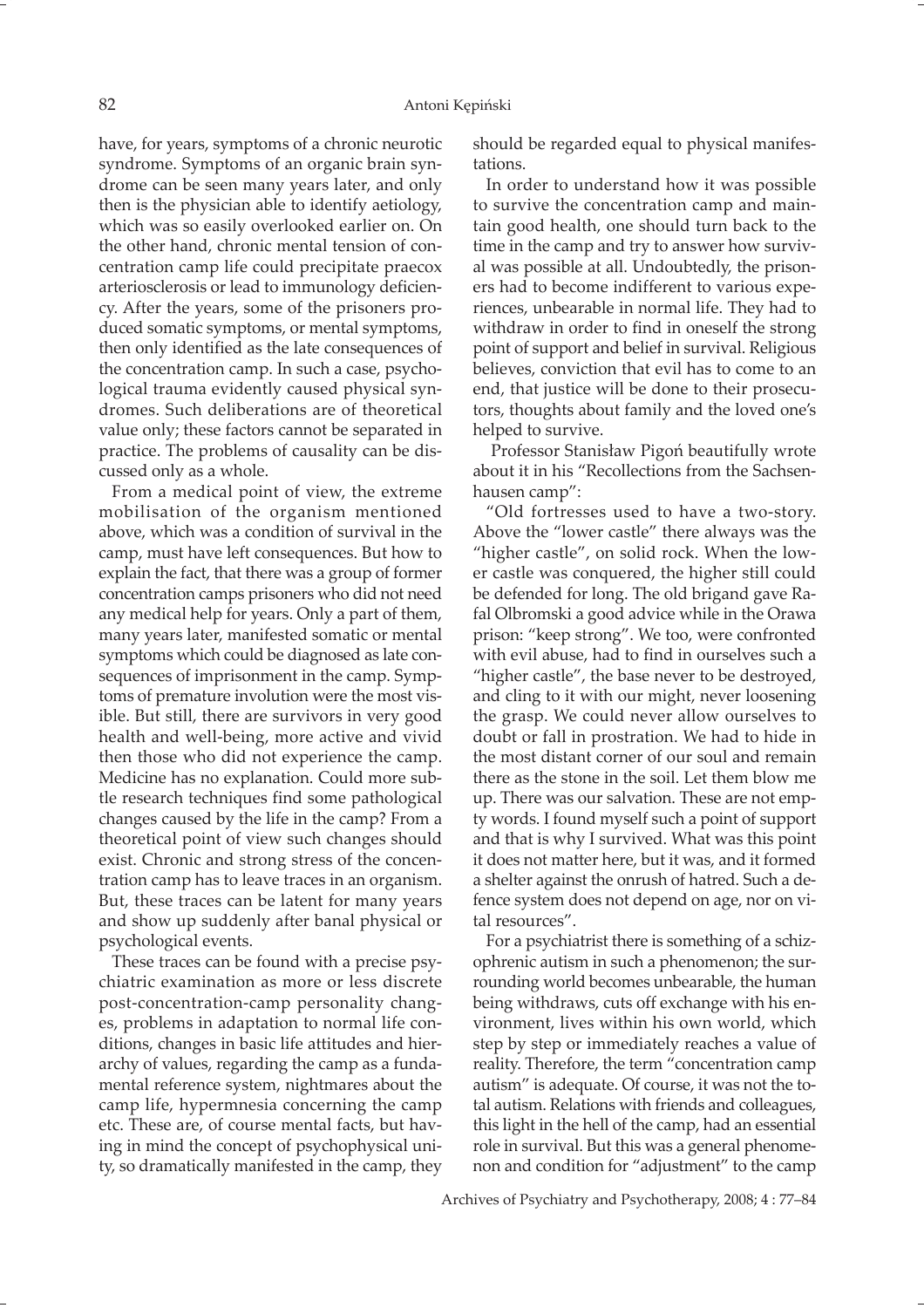life. As in schizophrenia "rich" autism is differentiated from the "poor" one, so in the camp besides these who had found their "higher castle", there were those who could not find it. Professor Pigoń wrote about them in these words:

"Since I am talking about tactics in prisoners salving themselves from the avalanche of evil and extermination, I have to mention one method I never dared to assess: was it more difficult or easier then described above? Higher or lower? Anyhow, it was rare to find such a one who dared to try it. It was a peculiar kind of ataraxy connected with a specific inner petrification, difficult to understand. The prisoner who had reached this attitude was called - with pity and disdain - as "muslim". It was a specific product of the camp conditions. At the bottom of disregard, in total apathy to death, such a prisoner was able to overcome and suppress the suffering and never step back in front of shrillness of pain. There was one such in our barrack, I watched him terrified. Emaciated, hardly able to move, without hesitation he went with a persistent challenge: "Come, and try to kill me". And it happened that the devil of cruelty turned away his angry eyes and walked away defeated. I saw it".

It is surprising, that former prisoners found it more difficult to adjust to life after the camp that to the camp itself. Such situation resulted from a number of objective facts. There were many unfulfilled expectations and hopes. For years their suffering and heroism were not seen and valued. Everyday problems of life seemed trivial in comparison with their camp experience. Forms of social relations shocked them with hypocrisy and narrow-mindedness. As a patient recovering from acute schizophrenic psychosis slowly comes back to normal life, perceiving everything as grey and trivial in comparison with psychotic experience, so people "from there" have not been able to adapt again to normal life for months and even years.

There are limits of human experience which cannot be gone beyond, without consequences; if it happens, if the line is crossed, there is no come-back to the previous state. Something had changed in fundamental structure; the person is no longer the same. This difference is usually referred to as "a personality change", in the case of schizophrenia a technical, and unsuitable for a human being term "defect" is often used.

The personality changes observed in concentration camp survivors concern three dimensions: 1- general life dynamics, subjectively perceived as mood, 2- attitude towards other people, and, 3- ability to restrain. Decrease of mood, distrust towards others and lowered ability to restrain (hypersensitivity and irritability) are the most often to be found. Changes in opposite direction also happen: increased dynamics, trust in people close to naivety, and increased restrain in the form of "unmovable balance".

Those who have relatives and friends among former concentration camp prisoners must have sometimes experienced an unpleasant feeling that they cannot understand each other; that former prisoners feel better among other survivors then with family members or close friends from the time before the camp. "Among themselves", that means companions from the camp they are lively, open, forget about social hierarchy and related forms, and have a specific camp humour. Not all survivors keep in touch with other former prisoners; there are such, who avoid these contacts, as well as all memories of the camp. These survivors were not able to "digest" the camp yet; the camp experiences are still too painful for them to return to.

Every human being has the "islands" of memory he/she is keen to come back to, or which emerge from oblivion, even against one's will. Various islands; bigger or smaller, nice and ugly, appear depending on mood and the present situation, sometimes without any identifiable reason. For former prisoners these are not many small, but one huge island, which does not allow to see the other ones. This island became the basic reference point in post-camp life of former prisoners. It changed their attitude towards life, the hierarchy of values, attitude towards other people, influences their life goals, and comes back in nightmares with tormenting regularity. One is unable to let go.

During the Second Medical Congress of ZBOWiD, May 28-29, 1968 a postulate was put forward, that due to specificity and individuality of its clinical syndrome, the so called 'post-camp syndrome' (*KZ-syndrome*) which was recognised in the scientific world, should be included into the international classification of disorders and given a specific statistic number, which, among other reasons, would be important for medical